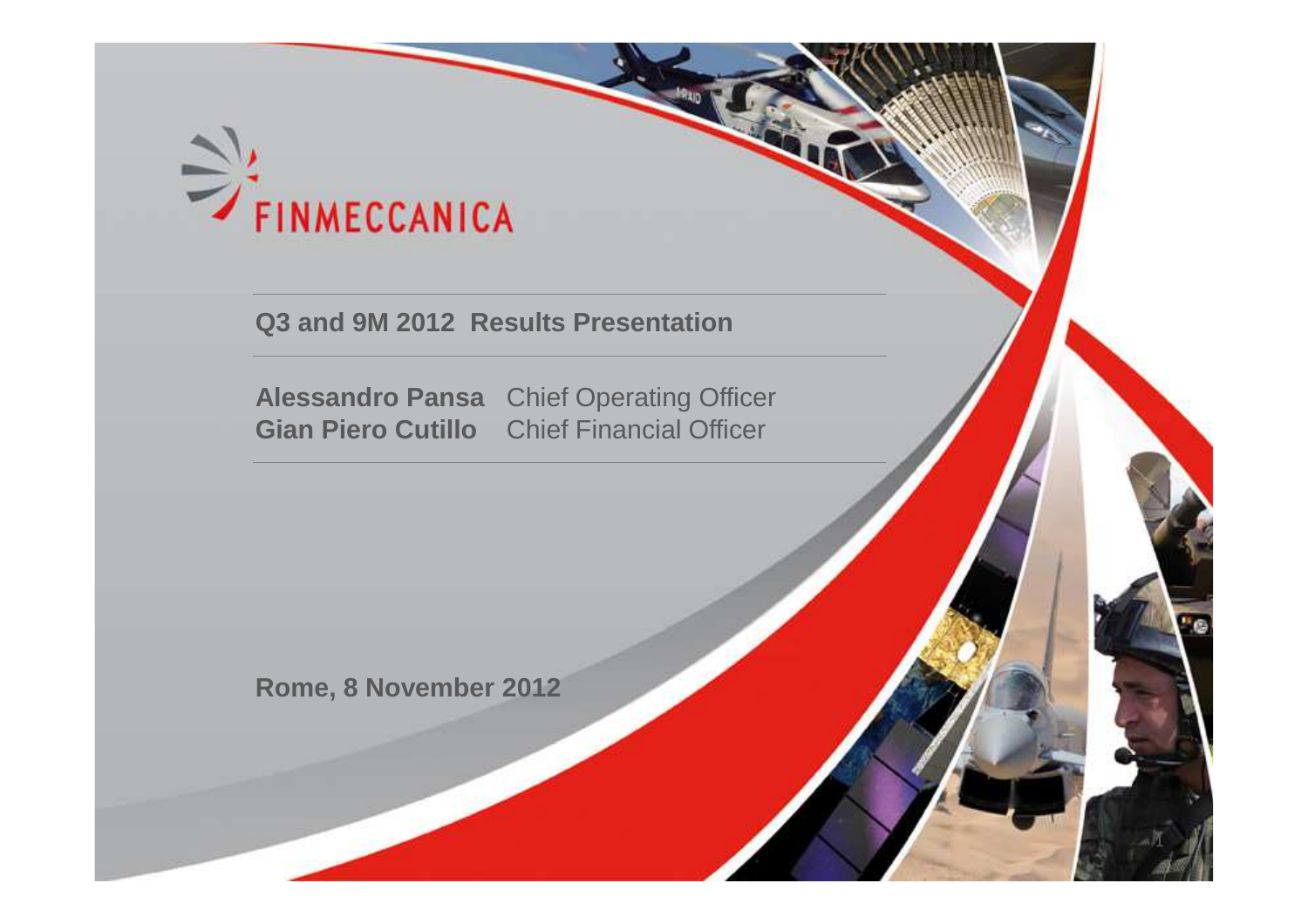# **Presentation Outline**

- **Group overview**
- **Financial review**
- **Summary**
- **ABQ**

FINMECCANICA

**Appendix**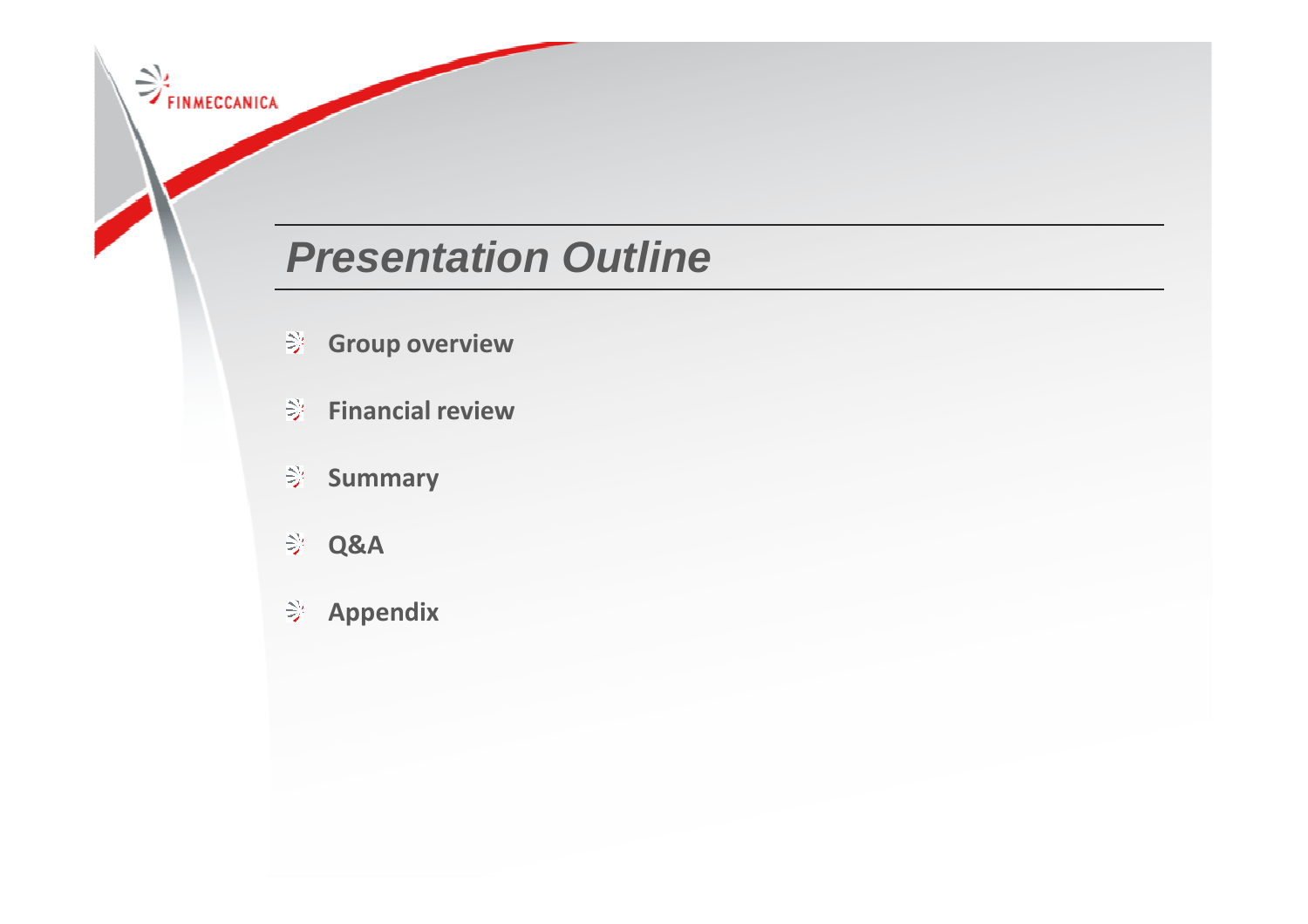Group Overview



- **Solid Q3 results**
- <del></del>  $$$  Strategic sectors continue to perform well
- $\Rightarrow$  Encouraged by operational progress in some of our challenging businesses
- $\Rightarrow$  Execution of the efficiency plan on track translates into steady improvement of profitability
- <del></del>  $\diamondsuit$  Some impact on orders from the market environment
- <del></del>  $\Rightarrow$  Focused on an important fourth quarter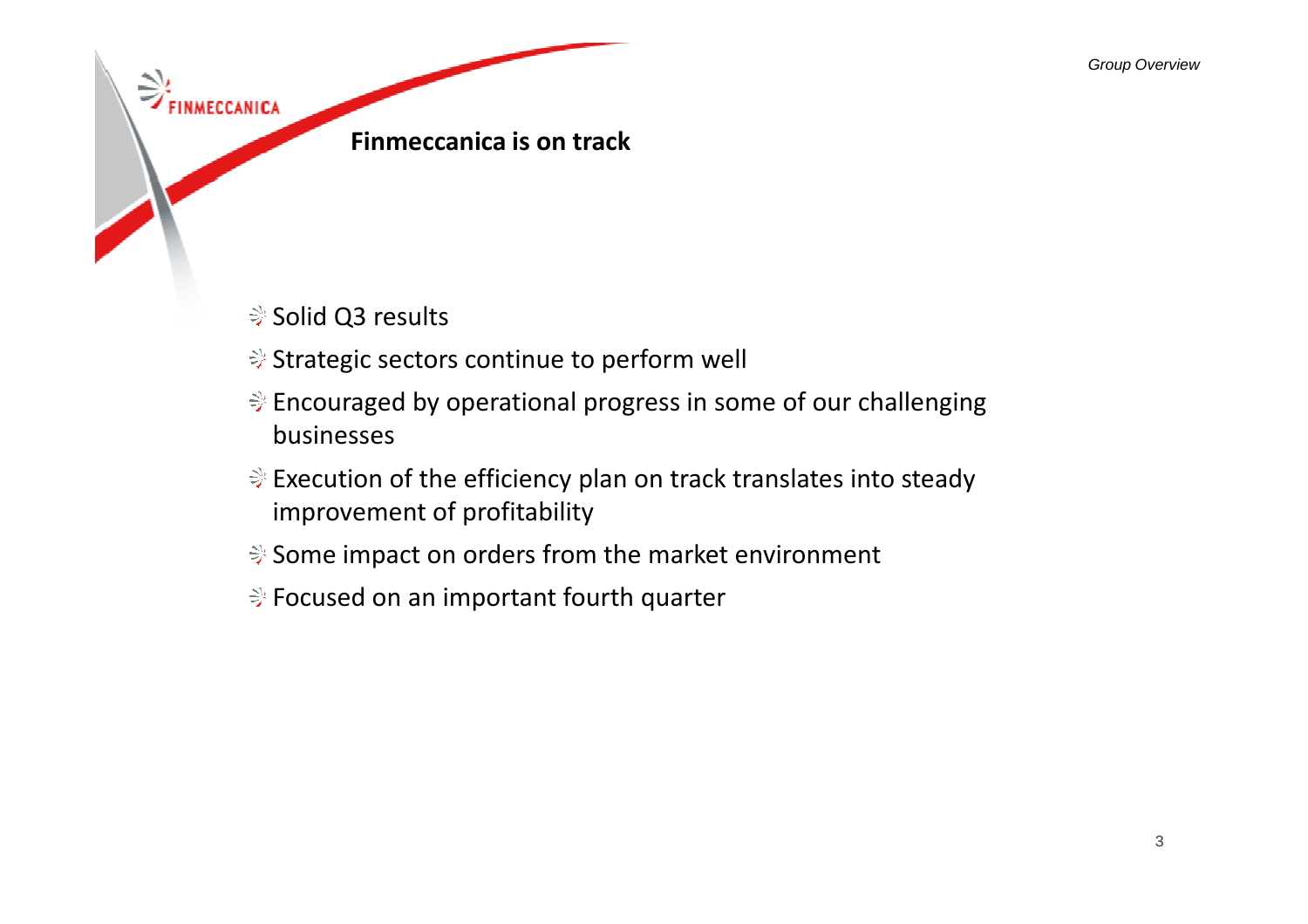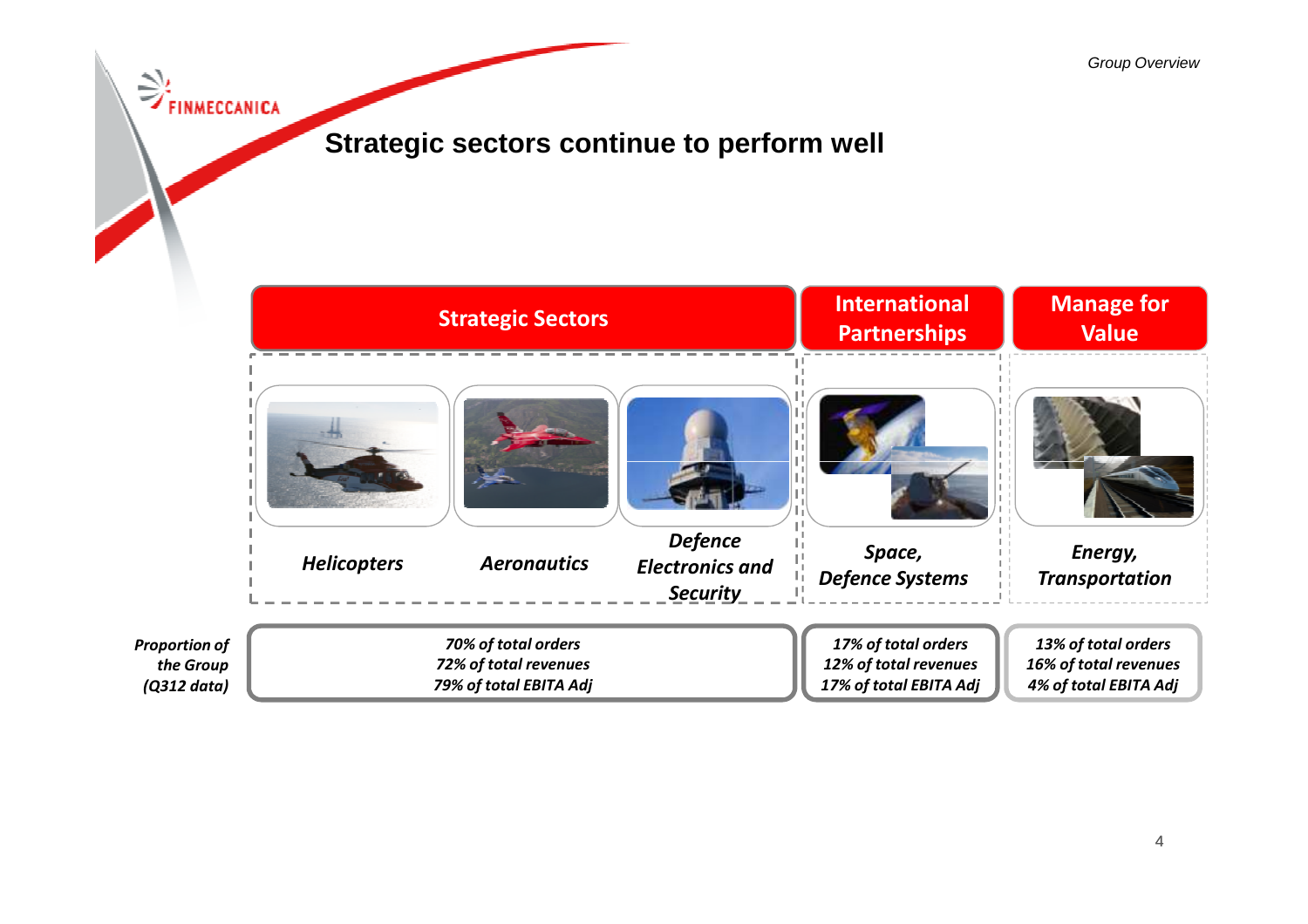**NMECCANICA** 

|  | <b>Group performance</b> |
|--|--------------------------|
|--|--------------------------|

|                                                | Q3 ACTUAL |                          | <b>9M ACTUAL</b>              |                       |          |          |                               |                       |
|------------------------------------------------|-----------|--------------------------|-------------------------------|-----------------------|----------|----------|-------------------------------|-----------------------|
| $\epsilon$ Mln                                 | 2012      | 2011                     | <b>Total</b><br><b>Change</b> | <b>Net</b><br>Change* | 2012     | 2011     | <b>Total</b><br><b>Change</b> | <b>Net</b><br>Change* |
| <b>New Orders</b>                              | 2,974     | 3,072                    | $-3%$                         |                       | 10,652   | 10,638   | 0.1%                          | 4%                    |
| Backlog                                        |           |                          |                               |                       | 44,706   | 44,811   | $-0.2%$                       |                       |
| Revenues                                       | 4,124     | 3,828                    | 8%                            |                       | 12,184   | 12,252   | $-0.6%$                       | 1.5%                  |
| EBITA Adj.                                     | 280       | $-627$                   | n.m.                          | 154                   | 741      | $-188$   | n.m.                          | 36%                   |
| ROS%                                           | 6.8%      | $-16.4%$                 | 232bps                        | 350bps                | 6.1%     | $-1.5%$  | 760bps                        | 160bps                |
| <b>EBIT</b>                                    | 247       | $-923$                   | n.m.                          | n.m.                  | 624      | $-603$   | n.m.                          | n.m.                  |
| Net Income after minorities                    | 65        | $-790$                   | n.m.                          | n.m.                  | 118      | $-358$   | n.m.                          | n.m.                  |
| <b>EPS</b>                                     | 0.113     | $-0.620$                 | n.m.                          | n.m.                  | 0.205    | $-1.370$ | n.m.                          | n.m.                  |
| Net Income after minorities excl. Capital gain |           |                          |                               |                       |          |          |                               |                       |
| <b>FOCF</b>                                    | $-183$    | $-383$                   |                               |                       | $-1,391$ | $-1,567$ | $-11%$                        |                       |
| Net financial debt                             |           |                          |                               |                       | 4,853    | 4,665    | 4%                            |                       |
| Headcount                                      |           | $\overline{\phantom{a}}$ |                               |                       | 68,321   | 71.050   | -4%                           |                       |
|                                                |           |                          |                               |                       |          |          |                               |                       |

### *Q312 results headlines*

- $\Diamond$  Slight decline in Q3 orders—impacts from Italian and US defence spending
- $\Rightarrow$  Solid revenue growth up 8%
- $\Diamond$  Continued growth in EBITA with improving profitability—ROS to 6.8%
- **Significantly lower YoY restructuring/non recurring costs**
- **→ FOCF lower absorption Q3/Q3 despite cash out of 2011 exceptional charges**
- $\Rightarrow$  Headcount reduced by ca 500 units in Q3 12, widely concentrated in DE&S (mainly DRS)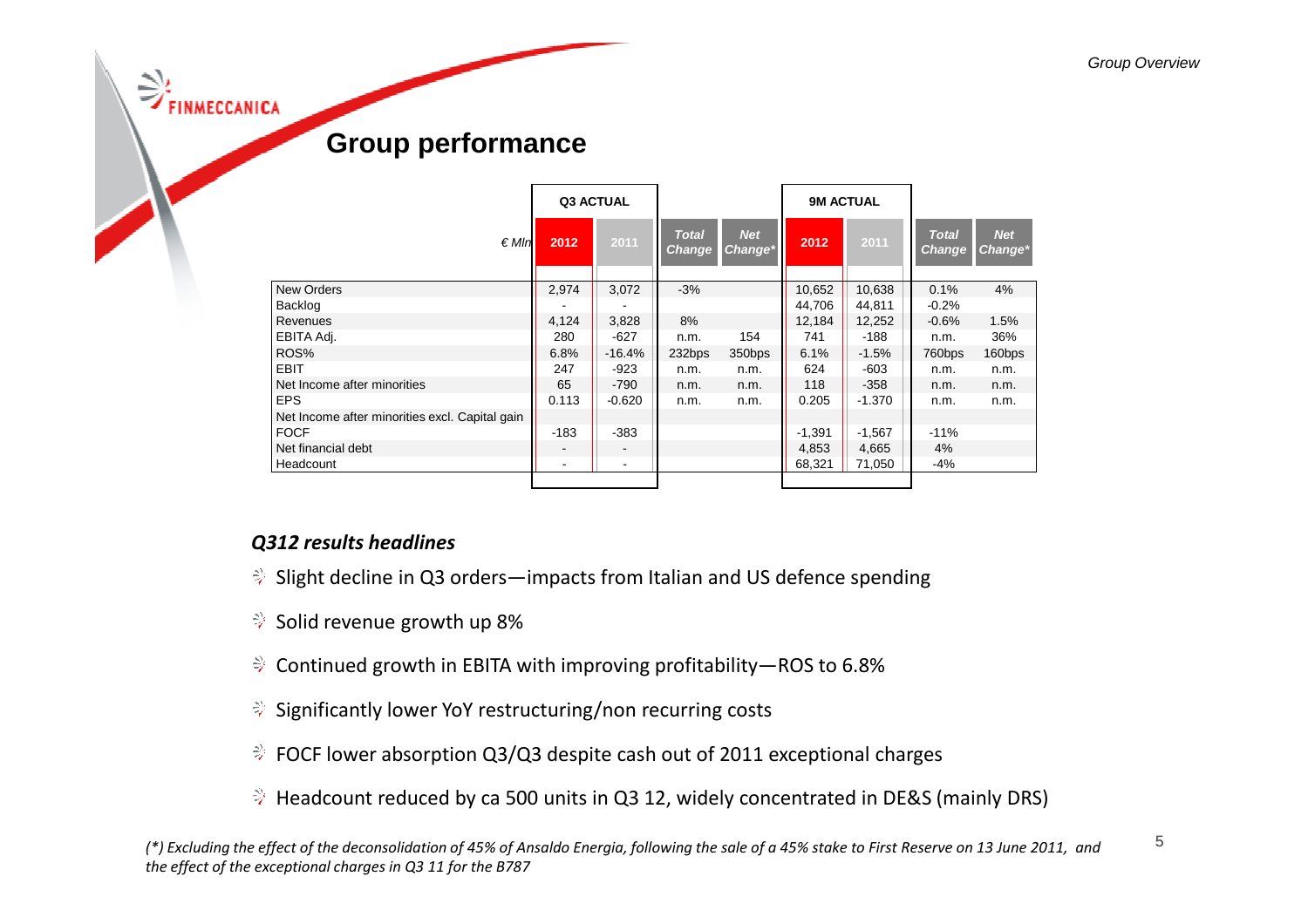| $\theta_{\rm b}$<br>$\Rightarrow$<br>FINMECCANICA | <b>Helicopters</b> |       |                  |                  |       |                |
|---------------------------------------------------|--------------------|-------|------------------|------------------|-------|----------------|
|                                                   |                    |       | <b>Q3 ACTUAL</b> | <b>9M ACTUAL</b> |       |                |
|                                                   | $\in$ Mil          | 2012  | 2011             | 2012             | 2011  | <b>FY2012E</b> |
|                                                   |                    |       |                  |                  |       |                |
|                                                   | <b>Revenues</b>    | 1,053 | 922              | 2,976            | 2,750 | $-4,000$       |
|                                                   | <b>EBITA</b>       | 119   | 99               | 339              | 287   | $-425$         |
|                                                   | ROS%               | 11.3% | 10.7%            | 11.4%            | 10.4% |                |
|                                                   |                    |       |                  |                  |       |                |

- **Orders down in Q3**
	- mainly due to slippage of some governmental programmes; growing 13% 9M/9M

#### 孪 **Revenues up 14% in Q3**

strong performance driven mainly by AW139 and AW101

#### **Increased profitability with ROS +60bps**學。

- driven by higher volumes and by restructuring initiatives rolled out at the end of last year
- **Backlog equal to ca. 3 years of production**學
- **Guidance for 2012:** sustainable double digit profitability and sound cash flow generation學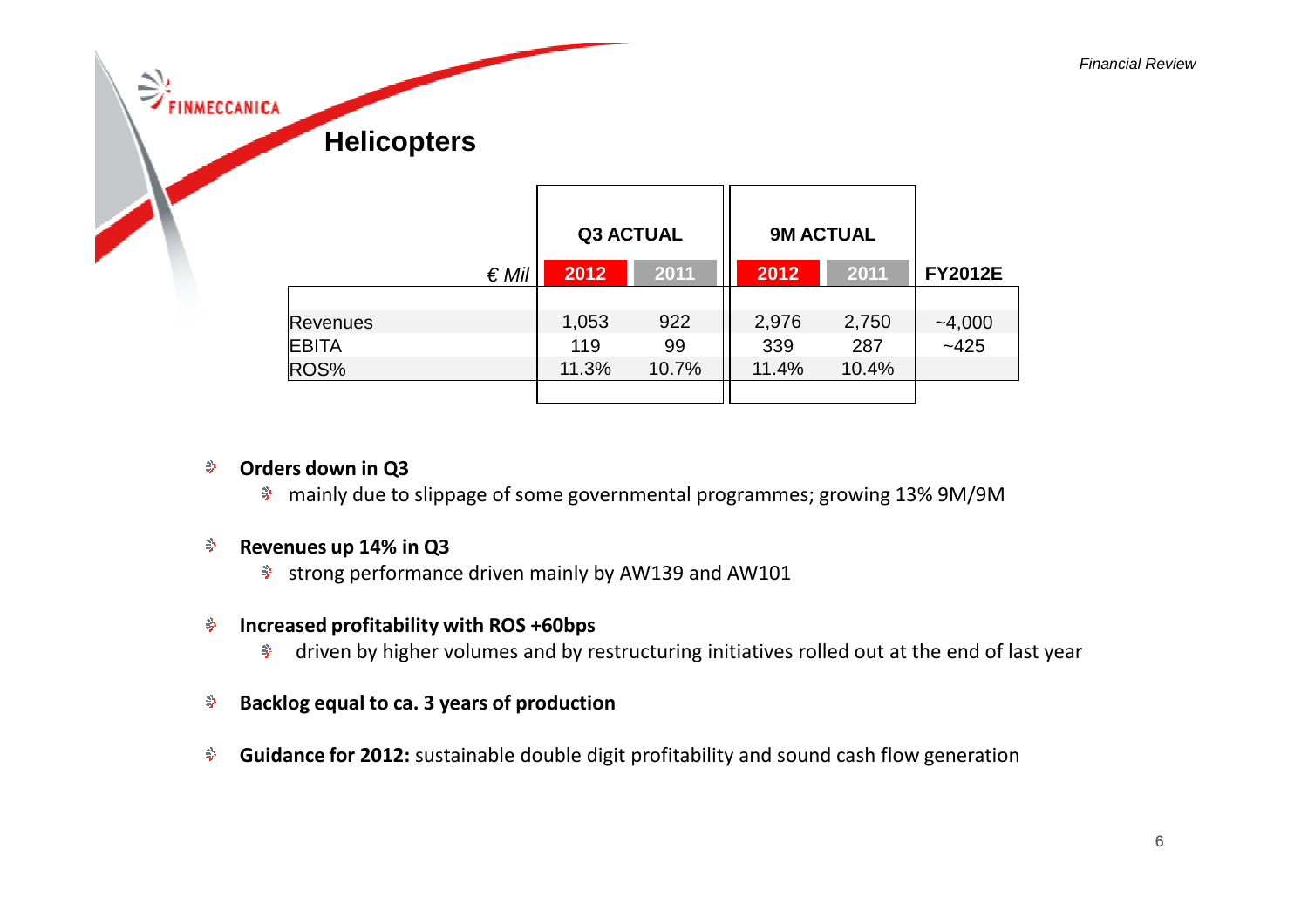| ۰.<br>$\Rightarrow$<br><b>FINMECCANICA</b> | <b>Aeronautics</b> |      |                  |       |                  |                |
|--------------------------------------------|--------------------|------|------------------|-------|------------------|----------------|
|                                            |                    |      | <b>Q3 ACTUAL</b> |       | <b>9M ACTUAL</b> |                |
|                                            | $\epsilon$ Mil     | 2012 | 2011             | 2012  | 2011             | <b>FY2012E</b> |
|                                            |                    |      |                  |       |                  |                |
|                                            | <b>Revenues</b>    | 681  | 569              | 2,002 | 1,866            | 2,700-2,800    |
|                                            | <b>EBITA</b>       | 25   | $-809$           | 74    | -768             | ~1             |
|                                            | ROS%               | 3.7% | n.a.             | 3.7%  | $-41.2%$         |                |
|                                            |                    |      |                  |       |                  |                |

#### $\frac{1}{2}$ **Orders up 17% in Q3**

due to military – 30 M346 sold to Israel - offsetting slight decrease in civil

#### **Revenues up 20% in Q3** $\Rightarrow$

- $\gtrsim$ driven by civil (aerostructures and ATR)
- **Significant improvement in profitability** (excluding the effect of the exceptional charges in Q3 11 for ₹ the B787)
	- driven by ongoing restructuring as part of 3R plan—lower operating costs, higher industrial  $\frac{|\mathcal{S}|}{2}$ efficiency, supply chain rationalisation, renegotiation of commercial agreements
- $\frac{N}{2}$ **Guidance for 2012:** benefits from restructuring execution better than forecasted, driving improving profitability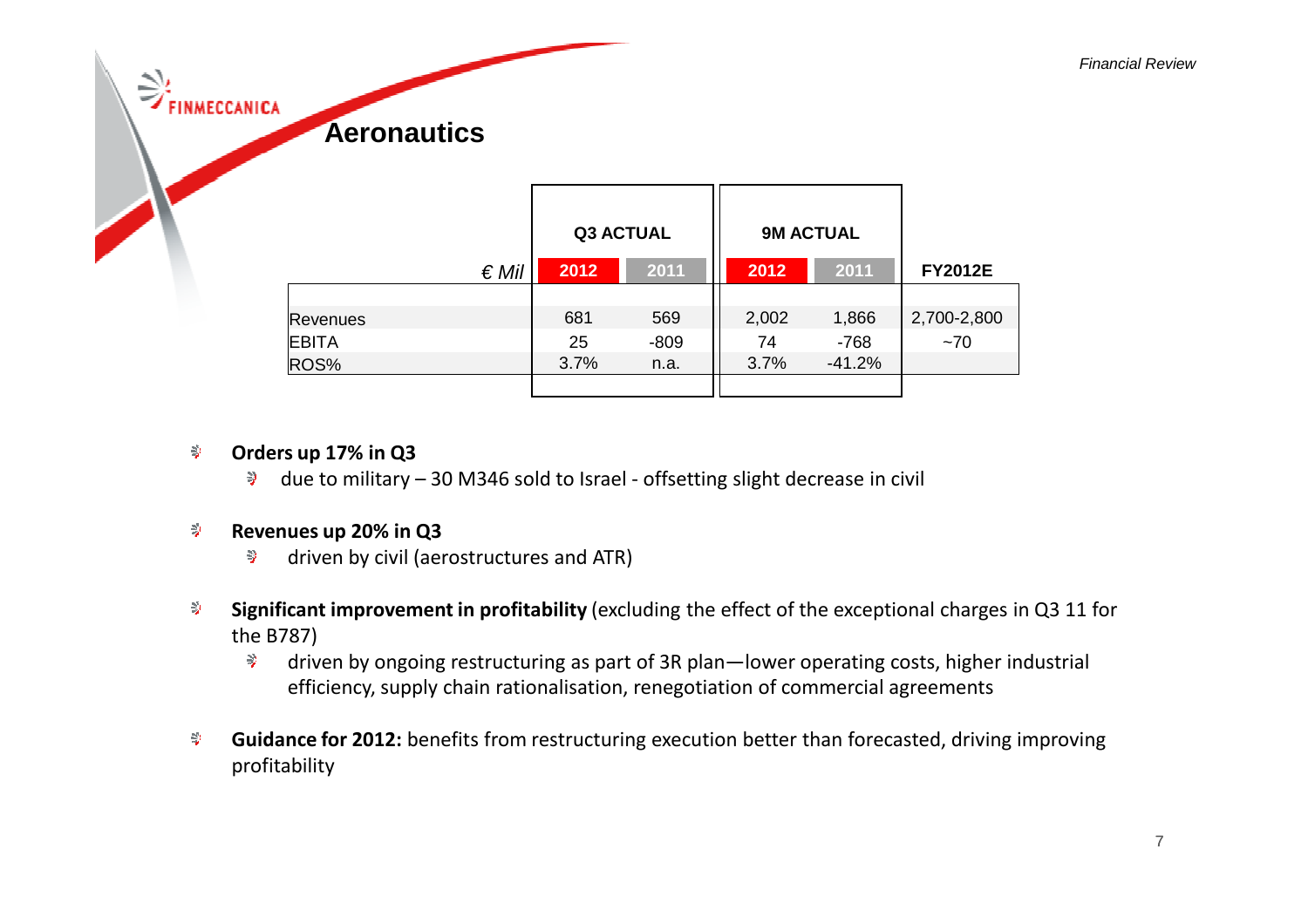### FINMECCANICA

### **Defence Electronics and Security**

(pro-forma Unified SELEX)

|              |      | <b>Q3 ACTUAL</b> |       | <b>9M ACTUAL</b> |                |
|--------------|------|------------------|-------|------------------|----------------|
| $\notin$ Mil | 2012 | 2011             | 2012  | 2011             | <b>FY2012E</b> |
|              |      |                  |       |                  |                |
| Revenues     | 771  | 800              | 2,442 | 2,620            | 3,550-3,650    |
| <b>EBITA</b> | 18   | 20               | 98    | 110              | $-260$         |
| ROS%         | 2.3% | 2.5%             | 4.0%  | 4.2%             |                |
|              |      |                  |       |                  |                |

#### **Lower revenue down 4% in Q3** $\hat{z}^{\lambda}_{\ell}$

 Due to wind down activities in Civil and Defence C&C Systems and postponement of SISTRI  $\Rightarrow$ (*waste transport system*)

#### **Profitability slightly lower down 20bps** $\Rightarrow$

- Benefits from ongoing restructuring initiatives (lower costs and increased efficiency) offset by  $\Rightarrow$ continuing poor performance in C&C Systems
- **Guidance for 2012:** recovery in profitability slower than expected mainly due to C&C Systems今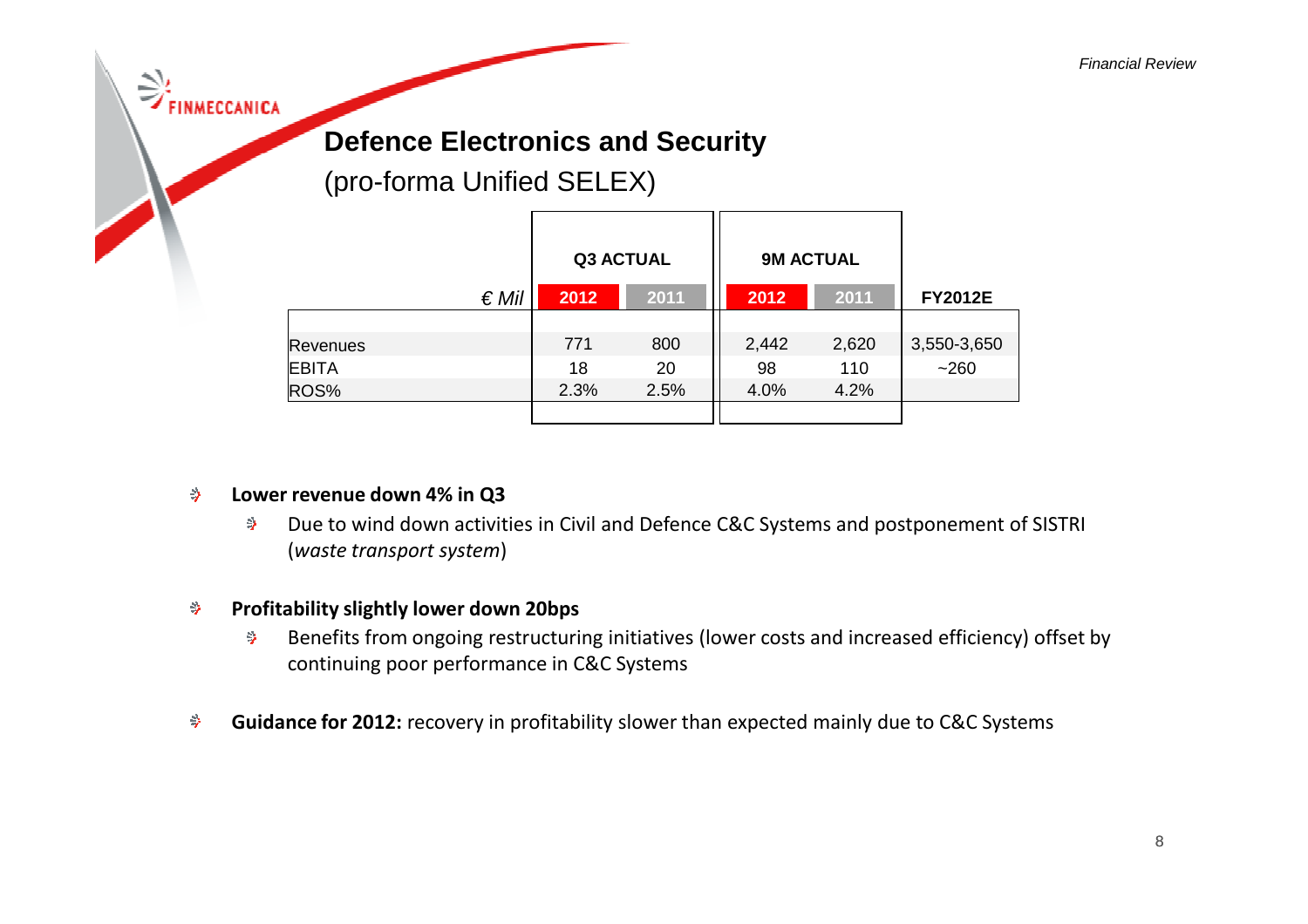| ミ<br><b>INMECCANICA</b> | <b>Defence Electronics and Security - DRS</b> |                  |       |       |                  |                |
|-------------------------|-----------------------------------------------|------------------|-------|-------|------------------|----------------|
|                         |                                               | <b>Q3 ACTUAL</b> |       |       | <b>9M ACTUAL</b> |                |
|                         | $$$ Mil                                       | 2012             | 2011  | 2012  | 2011             | <b>FY2012E</b> |
|                         |                                               |                  |       |       |                  |                |
|                         | <b>Revenues</b>                               | 738              | 836   | 2,092 | 2,445            | 2,790-2,940    |
|                         | <b>EBITA</b>                                  | 98               | 98    | 179   | 221              | ~295           |
|                         | ROS%                                          | 13.3%            | 11.7% | 8.6%  | 9.0%             |                |
|                         |                                               |                  |       |       |                  |                |

- **Revenue decrease in line with expectations, down 12% in Q3**∌
	- $\Rightarrow$ mainly due to wind down of activities for US armed forces
- **Confirming recovery in profitability with ROS +160bps**今
	- Supported by ongoing restructuring initiatives and downsizing of workforce to match decline in volumes
- **Guidance for 2012:** business benefitting from ongoing restructuring; short/medium term threat on  $\Rightarrow$ orders as uncertainty on US Defence budget likely to persist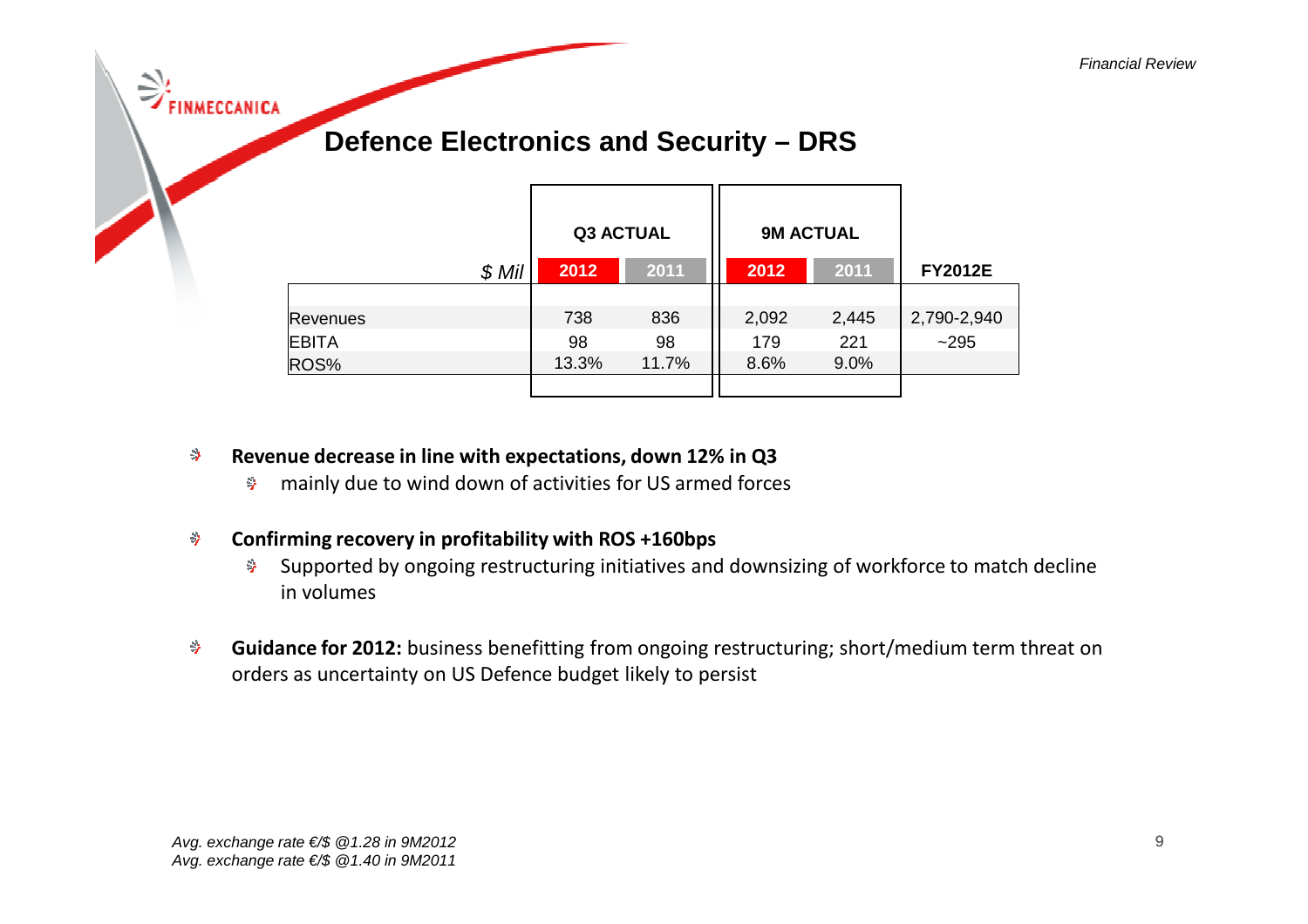| $\leq$ $\Rightarrow$ FINMECCANICA | <b>Space</b>    |                |                  |      |                  |      |                |  |
|-----------------------------------|-----------------|----------------|------------------|------|------------------|------|----------------|--|
|                                   |                 |                | <b>Q3 ACTUAL</b> |      | <b>9M ACTUAL</b> |      |                |  |
|                                   |                 | $\epsilon$ Mil | 2012             | 2011 | 2012             | 2011 | <b>FY2012E</b> |  |
|                                   |                 |                |                  |      |                  |      |                |  |
|                                   | <b>Revenues</b> |                | 235              | 219  | 697              | 699  | ~1,000         |  |
|                                   | <b>EBITA</b>    |                | 17               | 17   | 47               | 27   | ~1             |  |
|                                   | ROS%            |                | 7.2%             | 7.8% | 6.7%             | 3.9% |                |  |
|                                   |                 |                |                  |      |                  |      |                |  |

#### $\mathbb{S}_+$ **Strong Order increase in Q3 (from €143mln to €398mln)**

mainly due to earth Observation (OPSAT – 3000) and Commercial Telecommunications  $\frac{N}{2}$ (Turkmensat and Eutelsat 8 West B)

#### 今 **Increase in Revenues +7% in Q3**

 $\frac{|\mathcal{Q}|}{|\mathcal{Q}|}$ due to Manufacturing activities—Earth Observation and Navigation segment

#### **Slight reduction in profitability -60bps**今

- $\frac{N}{2}$ EBITA in line with Q3 2011
- **Guidance for 2012:** solid performance expected both in Manufacturing and Service今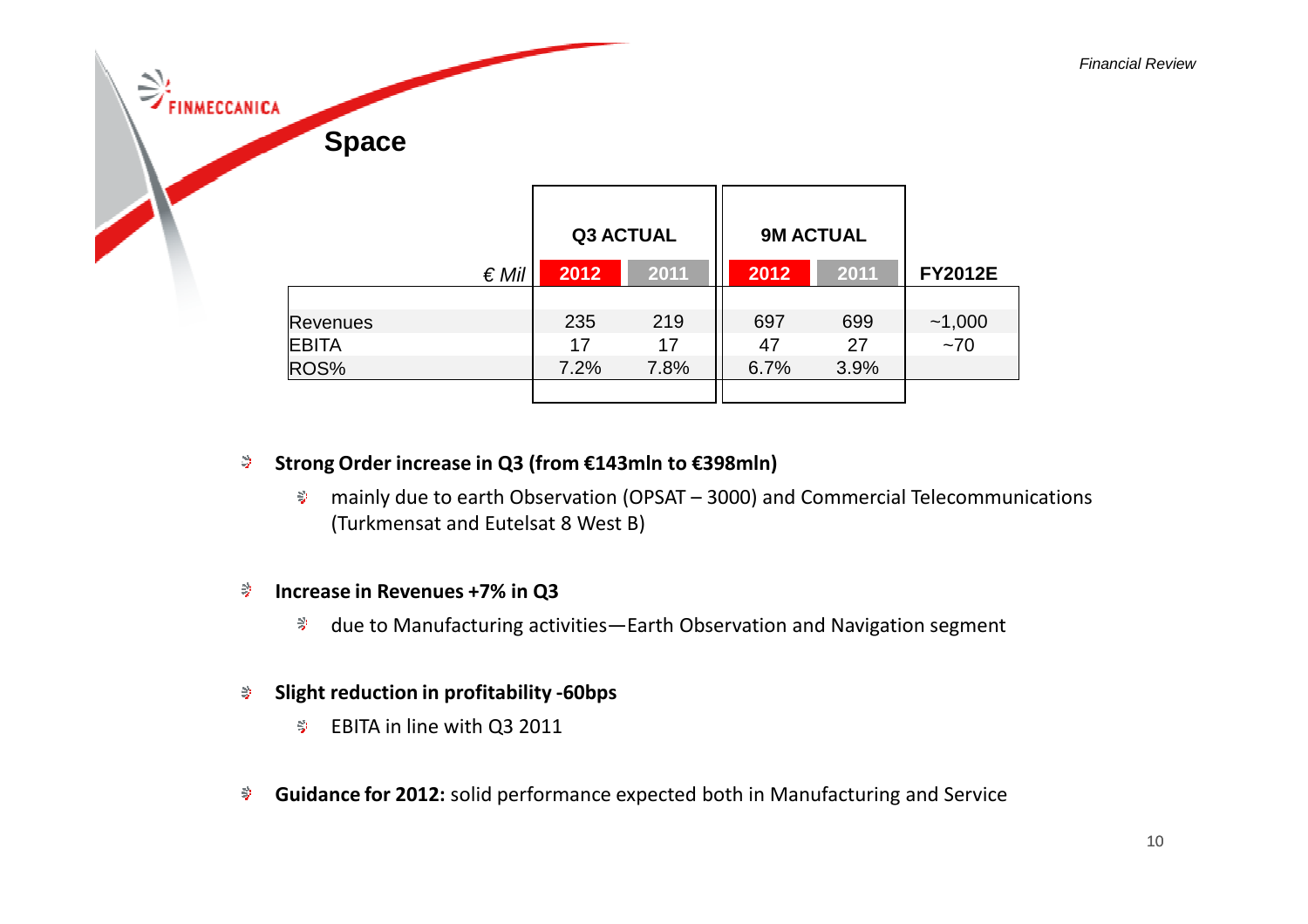| <b>FINMECCANICA</b> | <b>Defence Systems</b> |                  |      |                  |      |                |
|---------------------|------------------------|------------------|------|------------------|------|----------------|
|                     |                        | <b>Q3 ACTUAL</b> |      | <b>9M ACTUAL</b> |      |                |
|                     | $\in$ Mill             | 2012             | 2011 | 2012             | 2011 | <b>FY2012E</b> |
|                     | <b>Revenues</b>        | 265              | 252  | 829              | 811  | ~1,300         |
|                     | <b>EBITA</b>           | 35               | 16   | 89               | 65   | ~140           |
|                     | ROS%                   | 13.2%            | 6.3% | 10.7%            | 8.0% |                |
|                     |                        |                  |      |                  |      |                |

#### $\frac{\omega_{\rm t}}{2}$ **Significantly higher profitability in Q3**

- 學。 related to industrial performance in Missiles, deliveries of an important export contract and achievement of technical milestones
- $\frac{25}{2}$ **Guidance for 2012:** solid performance confirmed for FY 2012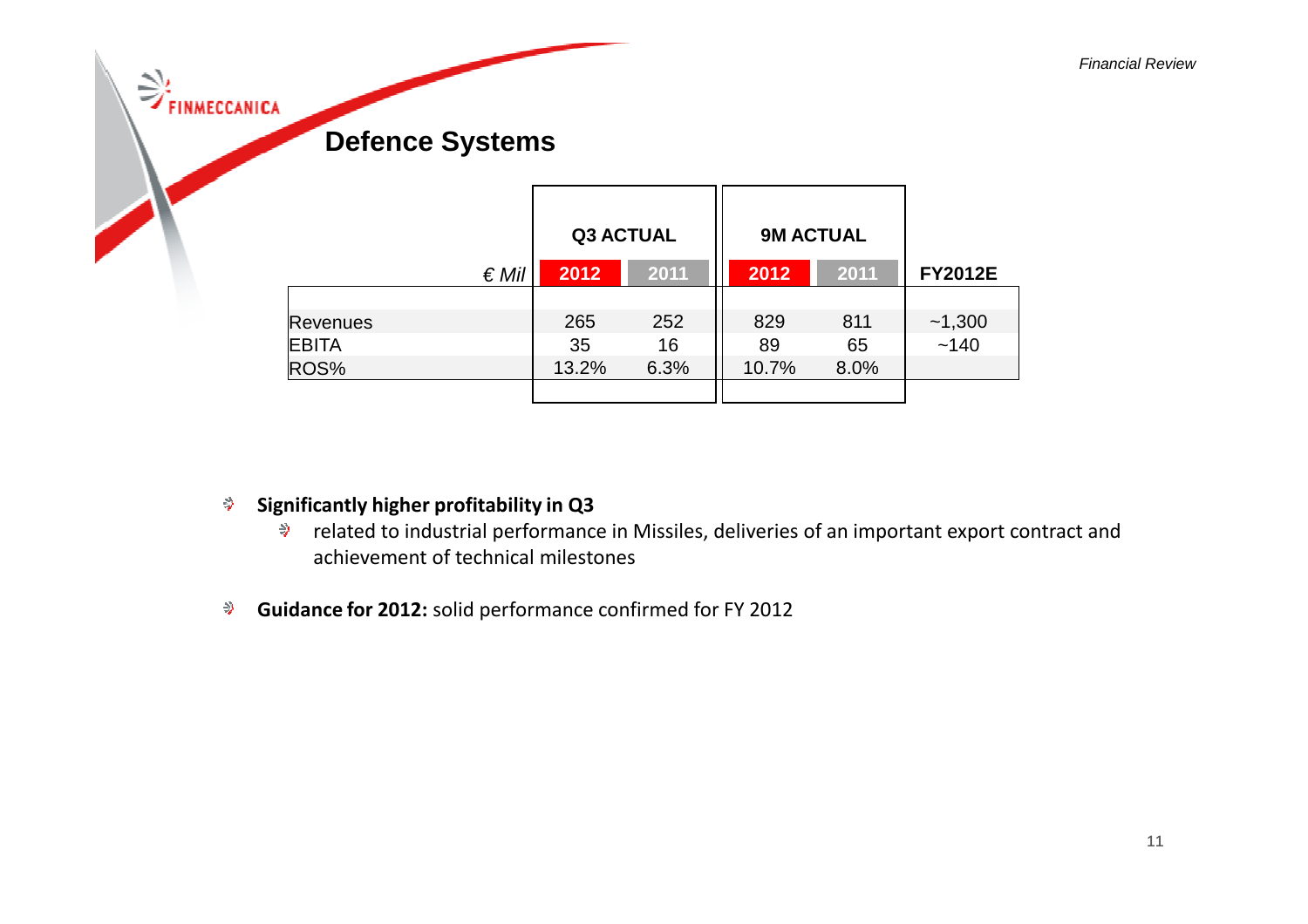| m.<br>رس<br><b>FINMECCANICA</b> | <b>Energy</b>                           |                   |                          |                      |                   |                |
|---------------------------------|-----------------------------------------|-------------------|--------------------------|----------------------|-------------------|----------------|
|                                 | $\epsilon$ Mil                          | 2012              | <b>Q3 ACTUAL</b><br>2011 | 9M ACTUAL(*)<br>2012 | 2011              | <b>FY2012E</b> |
|                                 | <b>Revenues</b><br><b>EBITA</b><br>ROS% | 187<br>16<br>8.6% | 158<br>12<br>7.6%        | 493<br>36<br>7.3%    | 720<br>54<br>7.5% | ~1800<br>~1    |
|                                 |                                         |                   |                          |                      |                   |                |

*(\* ) Organic 9M2011 results would have been: Revenues €467mln and EBITA €35mln, adjusting for the deconsolidation of 45% of Ansaldo Energia from June 2011* 

#### $\Rightarrow$ **Orders down in Q3**

 $\Rightarrow$ mainly due to Plants and Components; expected to recover in Q4

#### **Revenues up 18% in Q3** $\Rightarrow$

 $\Rightarrow$ mainly due to higher activities in Plants and Components

#### **Higher profitability with ROS +100bps** $\Rightarrow$

 $\Rightarrow$ mainly due to higher volumes and lower SG&A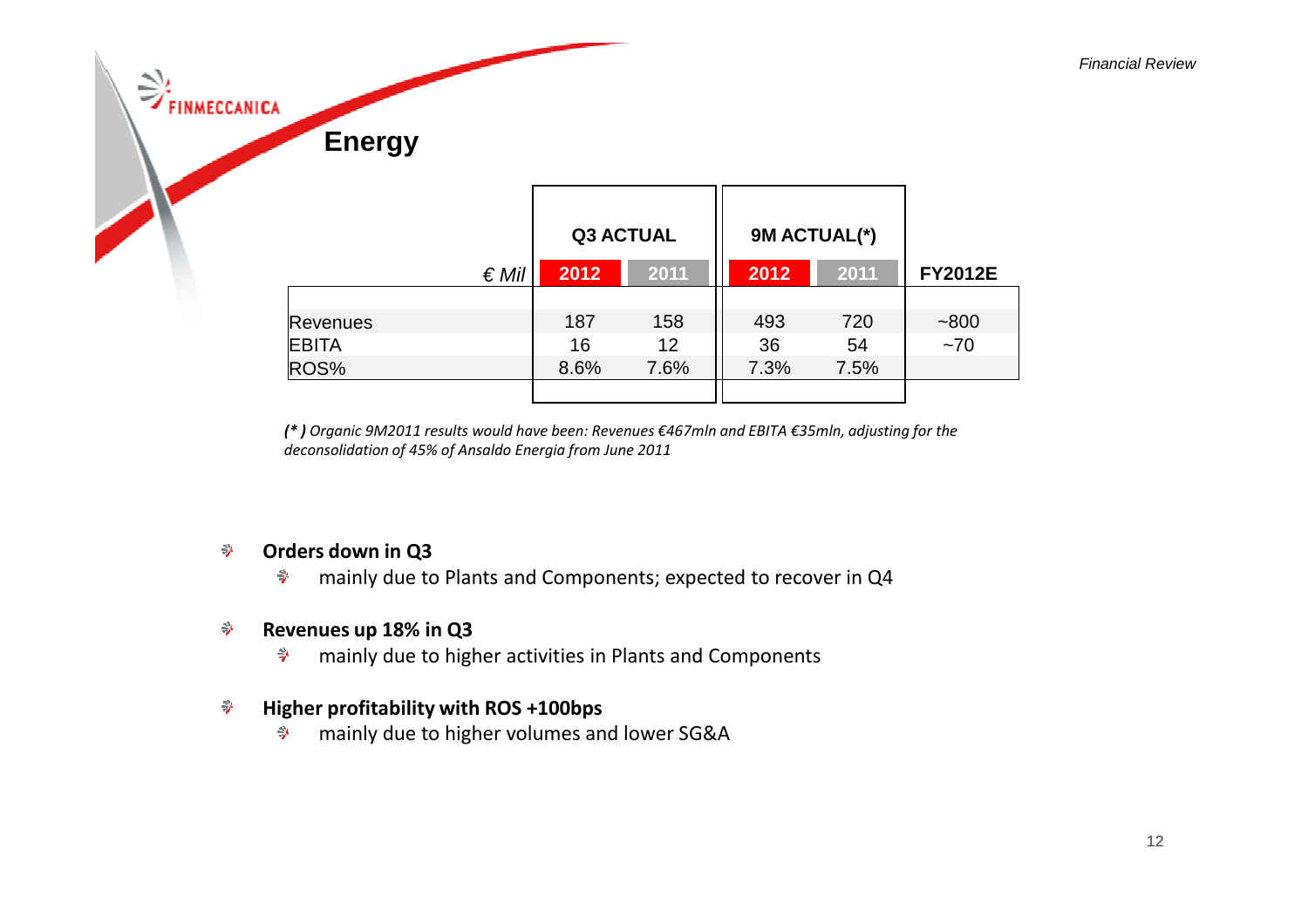| $\Rightarrow$ | <b>FINMECCANICA</b><br><b>Ansaldo STS</b> |      |                  |      |                  |                |
|---------------|-------------------------------------------|------|------------------|------|------------------|----------------|
|               |                                           |      | <b>Q3 ACTUAL</b> |      | <b>9M ACTUAL</b> |                |
|               | $\epsilon$ Mil                            | 2012 | 2011             | 2012 | 2011             | <b>FY2012E</b> |
|               |                                           |      |                  |      |                  |                |
|               | <b>Revenues</b>                           | 305  | 272              | 874  | 842              | 1,200-1,300    |
|               | <b>EBIT</b>                               | 27   | 25               | 78   | 77               |                |
|               | ROS% (EBIT/ Revenues)                     | 8.9% | 9.1%             | 8.9% | 9.2%             | $-9.5%$        |
|               |                                           |      |                  |      |                  |                |

### **AnsaldoBreda**

|                | <b>Q3 ACTUAL</b> |          | <b>9M ACTUAL</b> |          |                |
|----------------|------------------|----------|------------------|----------|----------------|
| $\epsilon$ Mil | 2012             | 2011     | 2012             | 2011     | <b>FY2012E</b> |
|                |                  |          |                  |          |                |
| Revenues       | 138              | 138      | 496              | 470      | 650-750        |
| <b>EBITA</b>   | $-26$            | $-41$    | $-61$            | $-76$    | $(50)-(30)$    |
| ROS%           | $-18.8%$         | $-29.7%$ | $-12.3%$         | $-16.2%$ |                |
|                |                  |          |                  |          |                |

- $\Rightarrow$  Efficiency results lower than expected, mainly due to issues on production processes and contract management
- Profitability impacted by troubles in Service. Legacy contracts, whose deliveries are expected to be completed by 2013, could have some further impacts in Q4 2012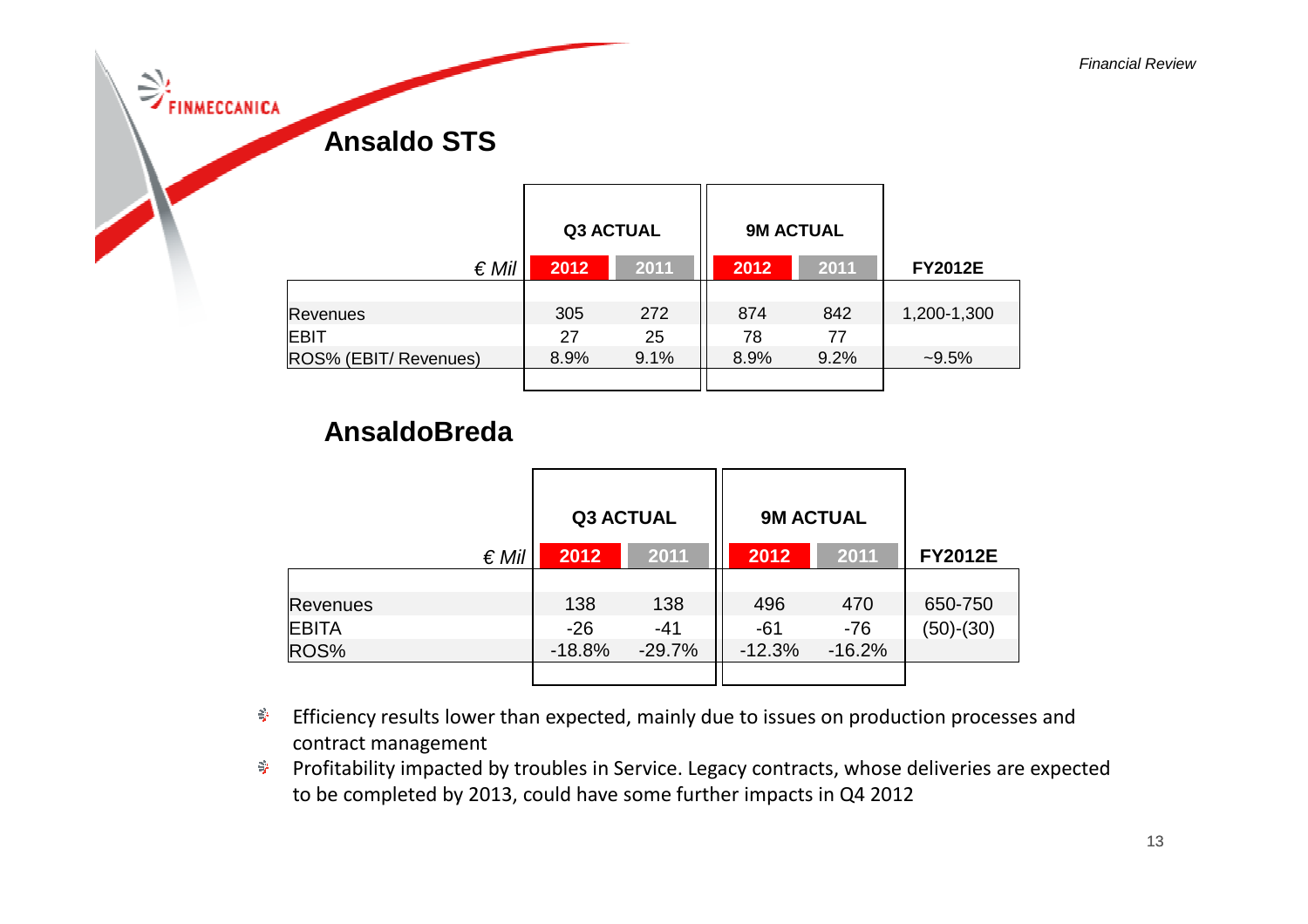# **Results overview & outlook**

FINMECCANICA

- $\Rightarrow$  FY earnings supported by improving profitability in core sectors
- Continued strength in revenues underpinned by robust backlog
- Challenges remain in some businesses
- Weaker market environment for new orders
- <del>→</del> Focus on cash and an important fourth quarter ahead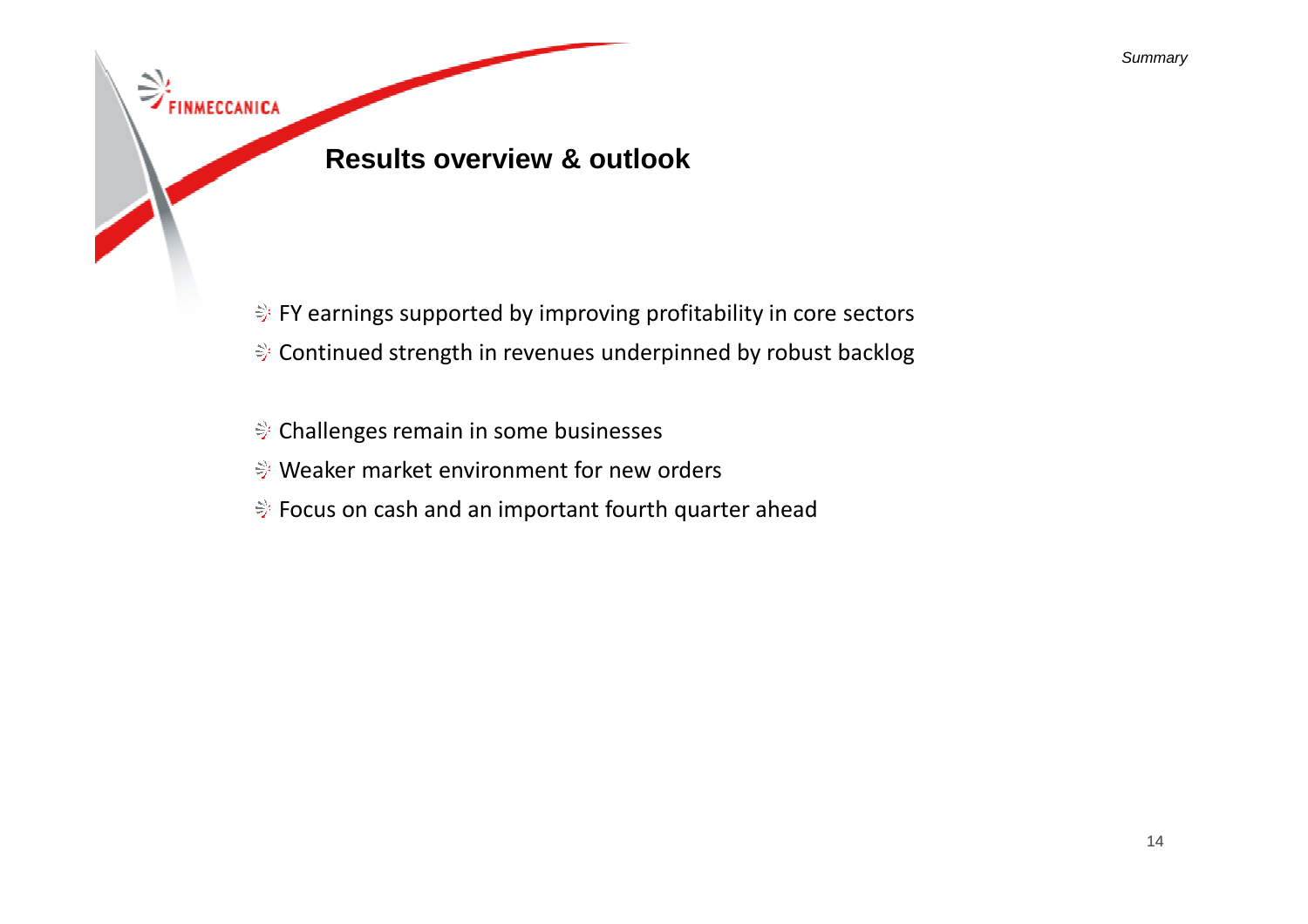

- $\Rightarrow$  Continued progress on the journey towards a new Finmeccanica
- $\Rightarrow$  Strong delivery on our operational efficiency agenda
- **Significant progress towards a Unified Selex** 
	- Top Management fully empowered
	- Designed organizational structure
	- $\Rightarrow$  Business plan presented to the Unions
	- Unified budget plan starting from January 2013
- <del></del> <del>⊘</del> Disposals on track
	- $\Rightarrow$  satisfied with progress since H1 results
	- in line with our expectations
- $\Rightarrow$  Group on track, FY2012 expected to be broadly in line with expectations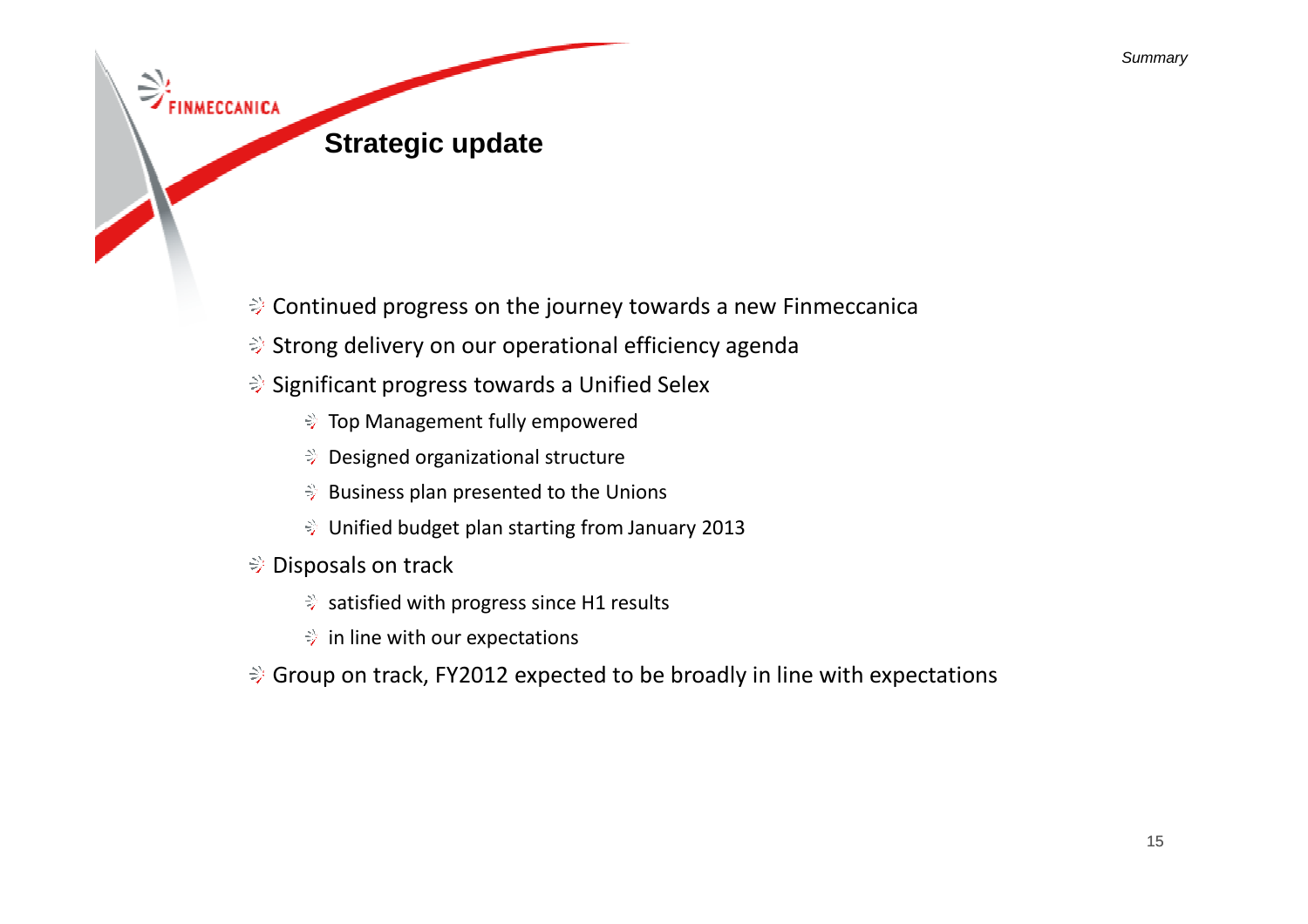# **Presentation Outline**

- **Group overview**
- **Financial review**
- **Outlook & Summary**
- **A&A**

FINMECCANICA

**Appendix**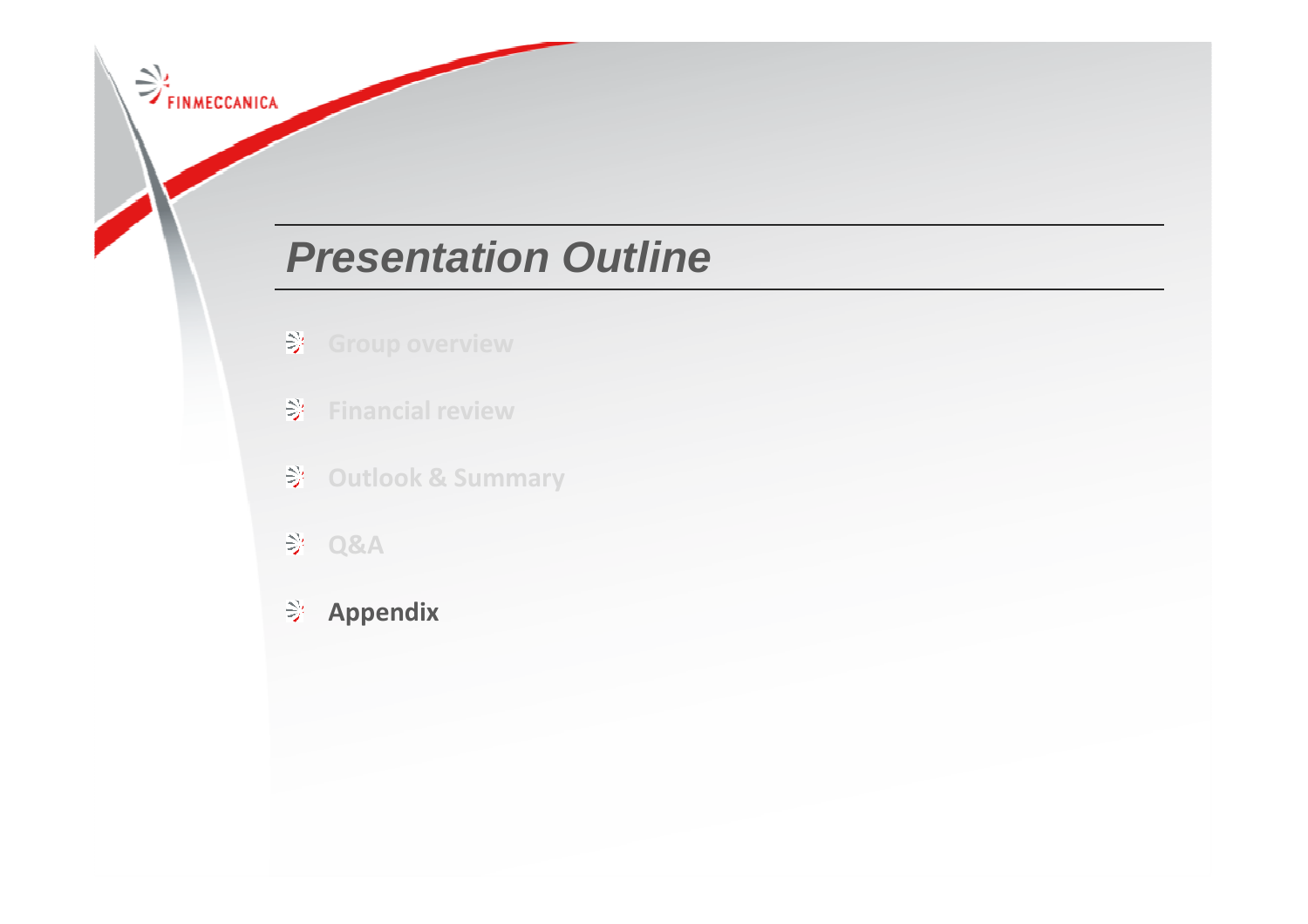### **Balanced debt structure**

- The debt has an average life of approx.10 years, thanks to the strategy pursued over the last two three years aimed at extending the duration of financing instruments
- $\geq$ The Group's financial robustness is supported by:

 $\Rightarrow$  FINMECCANICA

- Long average debt life, which is aligned to the Group's investment activities
- Only material debt reimbursement need over the next 5 years represented by the €1bn 2013 bond, already reduced to approx. €800mil
- ₹ Finmeccanica bonds have no financial covenants nor pricing grids for rating downgrades
- $\geq$ Revolving credit facility also has no financial covenants



(1) Finmeccanica early repaid \$66mil of the 2019 USD bond of which \$34mil in the first quarter 2012, \$15mil in April 2012 and \$17mil in May.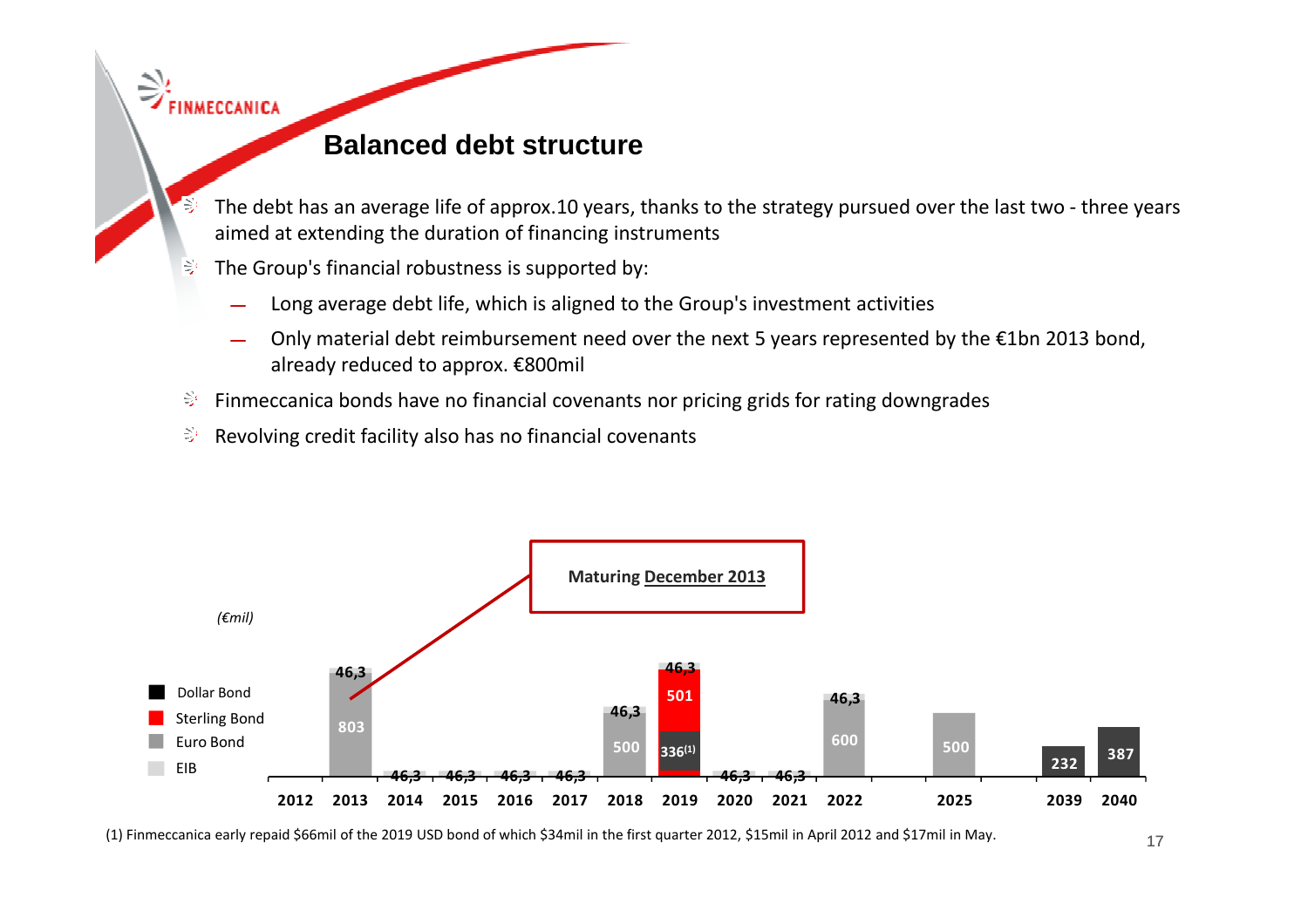$\Rightarrow$  FINMECCANICA

**committed**

**liquidity lines**

## **Strong liquidity position**

**Availability ofadequate**–

In order to cope with possible volatilities in financial needs, Finmeccanica can leverage:

- Year end cash balance of €1.3Billion
- Credit lines worth  $\epsilon$ 3.0 Billion, fully available at December 31<sup>th</sup> 2011 to finance cash absorptions deriving from working capital
	- $\blacksquare$  A new revolving credit facility was signed September 2010 with a pool of leading Italian and foreign banks for a total of €2.4 Billion with maturity in September 2015
- Bank Bonding lines of roughly €1.9 Billion to support the execution of bidding and –orders' activities



(1) Based on rating

(2) Average. Expected to be renewed at maturity